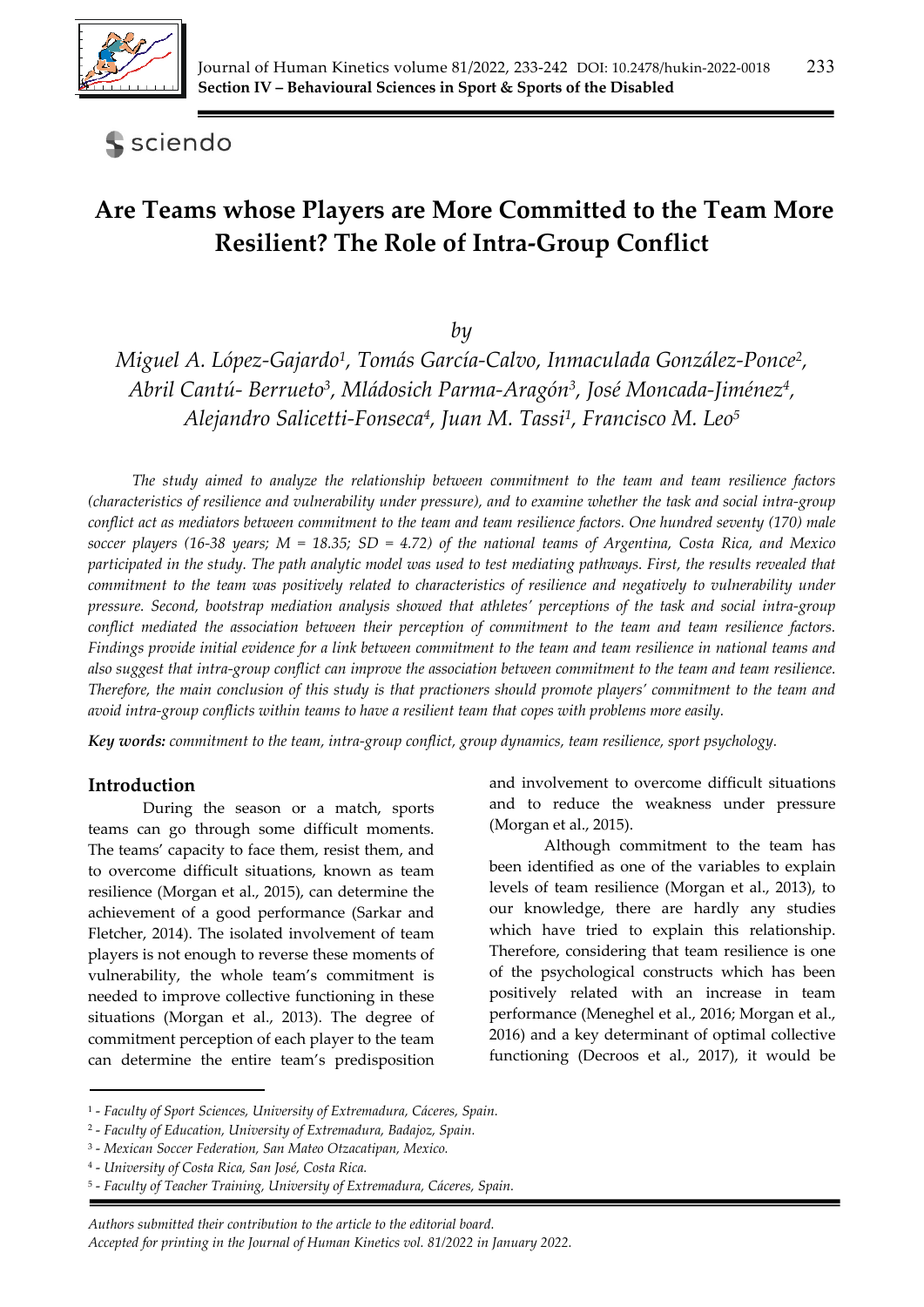interesting to determine a possible antecedent which may help explain the levels of team resilience in team sports.

## *Team resilience*

Team resilience was defined as "a dynamic, psychosocial process which protects a group of individuals from the potential negative effect of the stressors they collectively encounter" (Morgan et al., 2013). To examine this construct in greater depth, Morgan et al. (2013) proposed a framework to profile the resilient characteristics of elite sports teams based on the opinion of highperformance athletes. Specifically, team resilience is made up of a series of features which can be grouped in two large factors (Decroos et al., 2017; Gorgulu et al., 2018, López-Gajardo et al., 2021): (a) characteristics of resilience or the team's ability to overcome adversity; and (b) vulnerability under pressure, which is considered as the team's inability to overcome difficult situations. These two factors emanate from the four principal dimensions which have been identified to represent the construct of team resilience (Morgan et al., 2013): (a) group structure, referring to the communication among players, the established roles within a group and the shared vision in tense moments; (b) knowledge which refers to the groups' improvement after suffering a setback; c) social capital which refers to the emotional links among teammates; and d) collective efficacy which comprises players' perceptions as a team to face competition.

Within each of these dimensions there are different variables which are considered promoters of team resilience. Specifically, this study focused on the variables underlying the category of collective efficacy. Among them there is the commitment to the team, which was cataloged in a Morgan et al.'s (2013) study as one of the facilitating variables of team resilience because it promoted a greater predisposition in the whole group to face competition confidently. Commitment to the team can be defined as a person's loyalty towards an organization or a group (Meyer and Alien, 1991). This variable has been previously identified as an essential factor to achieve a good resilient profile in team sports (Holt and Dunn, 2004), and to be capable of facing problems and vulnerability moments (Dimmock et al., 2005; Zurita-Ortega et al., 2018). In fact, commitment to the team has been used as a key strategy in interventions to improve the characteristics of resilience and to reduce the vulnerability under pressure (Morgan et al., 2019). Therefore, commitment to the team could improve team resilience in collective sports. When players show an unconditional predisposition towards the team, with great engagement and commitment, they will be more willing to seek solutions or exceed themselves to serve the group and overcome adversity.

#### *The present study*

Even though Morgan et al. (2013) established and analyzed the characteristics which make up team resilience, there are hardly any quantitative studies which have corroborated the relationship between facilitating variables (i.e., commitment to the team) and resilience (Glantz and Sloboda, 2002; Luthar et al., 2000; Morgan et al., 2019; Wagstaff et al., 2017). In fact, some researchers have pointed out the need to deepen our knowledge of different protective factors (i.e., stressful and adaptive) of team resilience (Morgan et al., 2013, 2019). Specifically, in the sports context, Morgan et al. (2017) pointed out to the importance of increasing knowledge of the contextual enablers that promote team resilience, which would be a great advance for study of team resilience (Morgan et al., 2013, 2019). Therefore, in line with the conceptual framework of team resilience and prior studies which have provided descriptive information about the factors that can help teams to resist adverse situations (Decross et al., 2017; Morgan et al., 2013), the first aim of this study was to examine the relationship between commitment to the team and team resilience. Based on this objective and the existing scientific literature, the following hypothesis was formulated:

*Hypothesis 1: Commitment to the team will be positively related to the characteristics of resilience, and negatively associated to vulnerability under pressure.* 

Following Fletcher and Sarkar's (2013) affirmations, team resilience is related to other variables which can hinder the influence of variables that protect team resilience (i.e., commitment to the team), preventing their protective action. Thus, Morgan et al. (2013) indicated the importance of analyzing stressful factors which can alter the effect of protective factors (i.e., commitment to the team) of team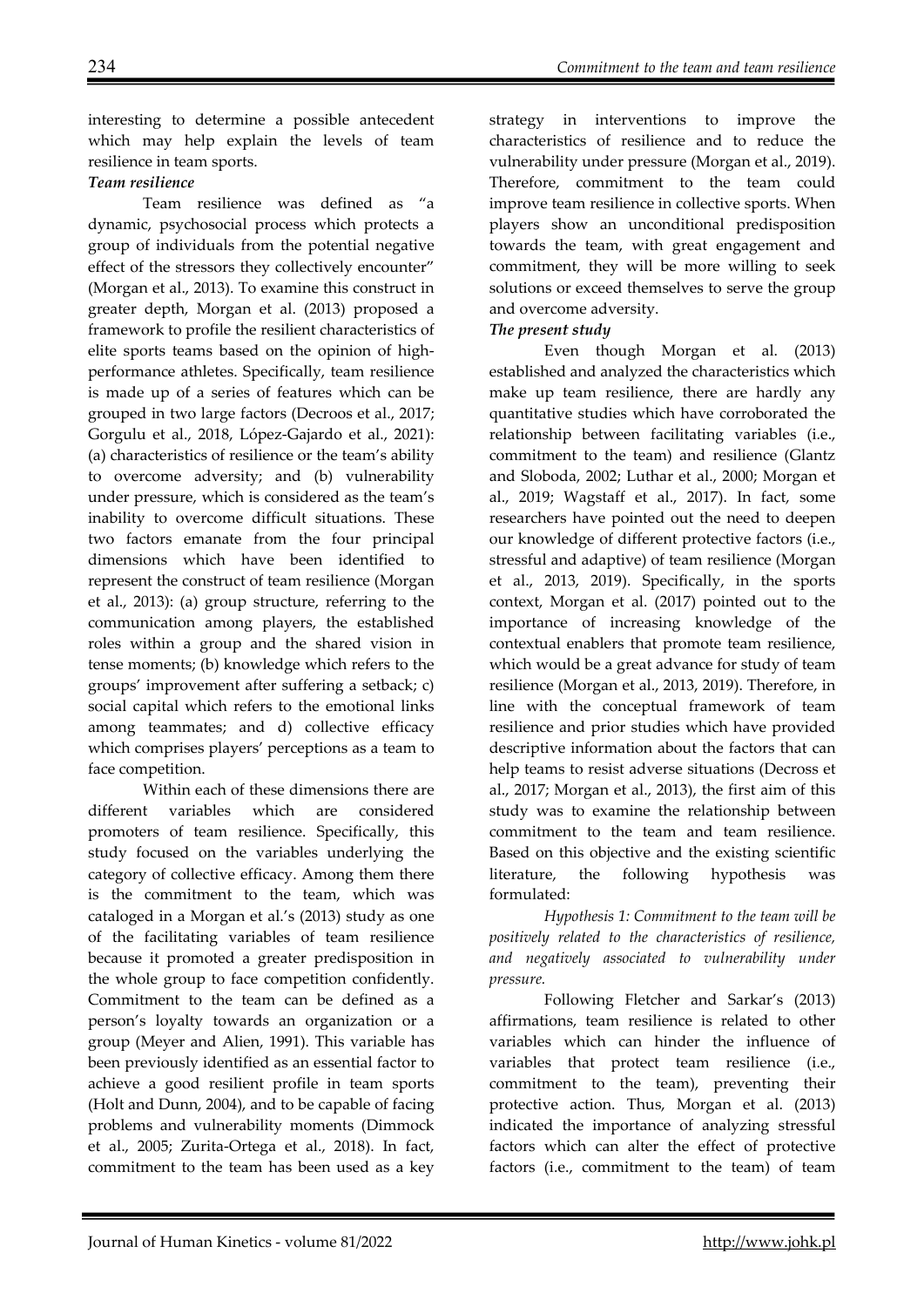resilience. Decross et al. (2107) showed how teams conflicts, defined as "a dynamic process that occurs between interdependent parties as they experience negative emotional reactions to perceived disagreements and interference with the attainment of their goals" (Barki and Hartwick, 2004), could be negatively associated with team resilience. Specifically, they found a negative relationship between intra-group conflicts and the characteristics of resilience and a positive relationship between intra-group conflicts and vulnerability under pressure (Decross et al., 2017). Therefore, considering that intra-group conflicts are traditionally related to the worsening of collective functioning (Fletcher et al., 2012; Leo et al., 2015; Paradis et al., 2014; Tabei et al., 2012), we expected that when teams were in difficult situations, previous intra-group conflicts could worsen the situation (Decross et al., 2017).

Also, considering the negative link between the levels of commitment and intragroup conflicts found in the organizational context (Bishop et al., 2000; Lee et al., 2018), intragroup conflicts could function as a mediating variable in the relationship between commitment to the team and team resilience. Specifically, commitment to the team was negatively related to two intra-group conflict factors (Lee et al., 2018): task conflicts, i.e., cognitive problems about disagreements between team members concerning objectives, strategies and opinions, and social conflicts, i.e., emotional tension encompassed within an atmosphere of negative emotions (Paradis et al., 2014). In this sense, the second objective of the study was to analyze whether intra-group conflicts could mediate the relationship between commitment to the team and team resilience. Thus, following this objective and previous studies, the next hypothesis was formulated:

*Hypothesis 2: Intra-group conflict (task and social) will be a mediator in the relationship between commitment to the team and team resilience.* 

# **Methods**

## *Participants*

 The study participants included 170 male soccer players, with an age range between 14 and 38 years (M = 18.35, SD = 4.71). Athletes were team members of eight national teams, of which seven were youth teams (from U16 to U21) and one elite team (n = 1), from Argentina (n = 2), Costa Rica (n  $= 2$ ), and Mexico (n  $= 4$ ). On average, players had represented their countries for a total of 6.62 times  $(SD = 6.58)$ , and 20 players were participating in their first callup to the national team.

#### *Instruments*

Commitment to the team. To measure athletes' perceptions of commitment to the team in the season, a Spanish version of the KUT Commitment Scale (KUT: Klein et al., 2014) was used. This scale has a total of four items (e.g., "How committed are you to the team"). Players responded to all items on a 5-point Likert-type scale ranging from 1 (strongly disagree) to 5 (strongly agree). This scale was adaptated to the Spanish language according to the strategy proposed by Hambleton (2005). First, concerning the Content Validity Index (Lynn, 1986), all the items were translated from English into Spanish by four experts on sport psychology and using instrument validations. Each of the experts' contributions were assessed and agreed upon, and the final content for the questionnaire was selected. Second, a bilingual translator translated it back to the English language, obtaining a high degree of agreement between both versions. A Confirmatory Factor Analysis (CFA) was run to test the validity, demonstrating an adequate model fit to the data, i.e., scores greater than .90 for the incremental indexes of CFI and TLI (Bentler and Bonett, 1980; Schumacher and Lomax, 1996) and values less than .06 for the RMSEA and .80 for the SRMR (Hu and Bentler, 1999) were considered acceptable:  $\chi$ 2 = 2.822, df = 2, p = .243, CFI =.99, TLI = .98, RMSEA = .04, 95% CI  $[.00, .15]$ , SRMR = .02. Regarding the factor loadings of the global factor, adequate values were obtained in all cases ( $\lambda$  = .61 – .90). In addition, commitment to the team showed adequate values of internal consistency ( $\alpha$  = .90,  $\omega$ ) = .92; Knapp and Mueller, 2010; Nunnally and Bernstein, 1994).

Intra-group conflict. To measure athletes' perceptions of intra-group conflict during the season, the Spanish version of the Intragroup Team Conflict Scale (ITCS; Tekleab et al., 2009) developed by Leo et al. (2015) was used. This instrument has a total of six items divided into two factors: task conflict (3 items, e.g., "How frequently were there conflicts about ideas on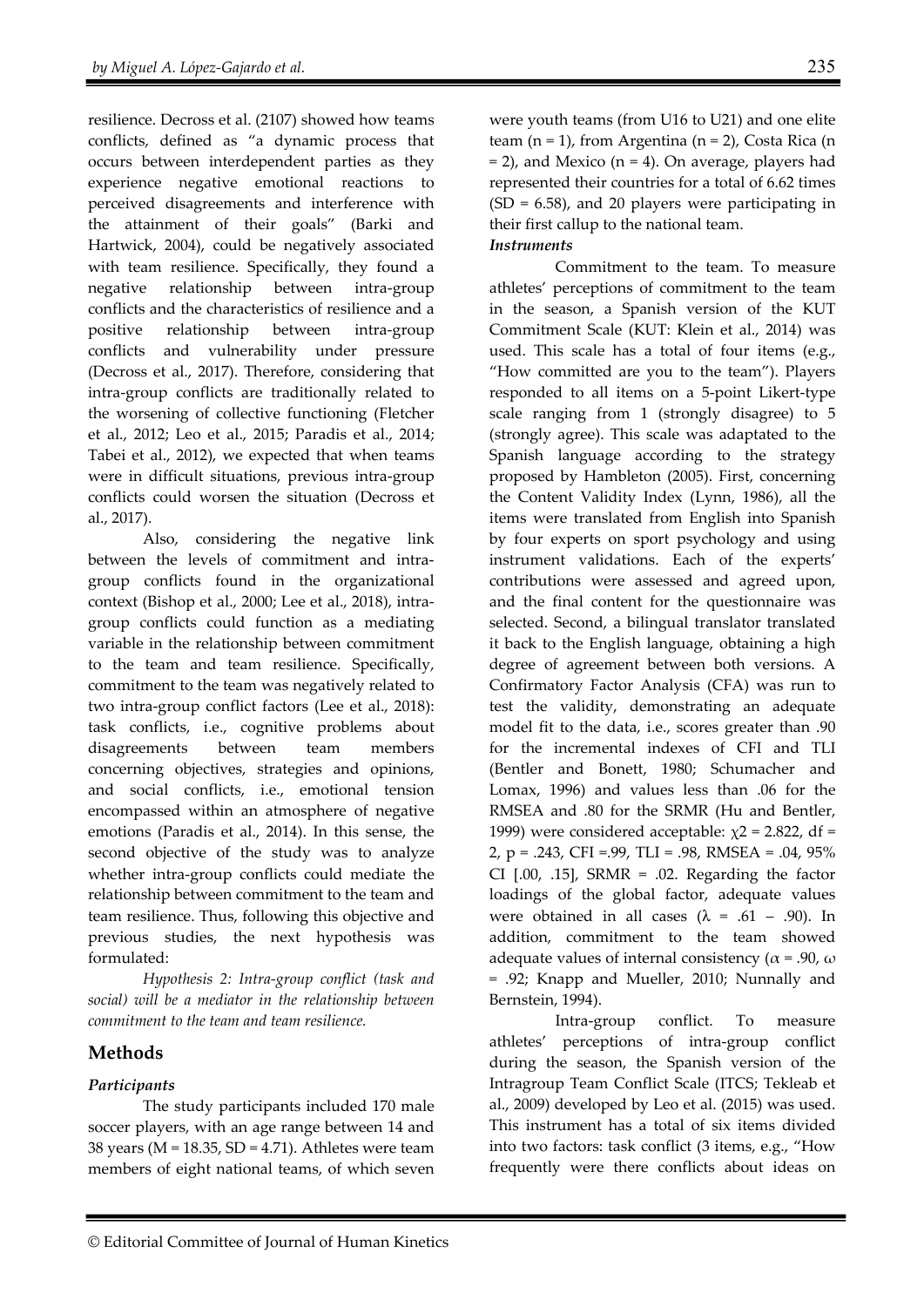your team?") and social conflict (3 items, e.g., "How frequently was there emotional conflict among members on your team?"). Players responded to all items on a seven-point scale ranging from 1 (never) to 7 (always). A CFA was performed to check the validity of the structure, showing an adequate model fit,  $\chi$ 2 = 14.468, df = 8, p = .070, CFI = .97, TLI = .95, RMSEA = .06, 95% CI  $[.00, .11]$ , SRMR = .03. Factor loading values were adequate for the task ( $\lambda$  = .51 – .74) and social conflict ( $\lambda = .54 - .81$ ). Moreover, each dimension demonstrated adequate levels of internal consistency (task conflict,  $\alpha$  = .72,  $\omega$  = .70; social conflict,  $\alpha$  = .77,  $\omega$  = .73; Knapp and Mueller, 2010; Nunnally and Bernstein, 1994).

Team Resilience. To measure athletes' perceptions of team resilience, the Spanish version of the Characteristics of Resilience in Sports Teams Inventory (CREST; Decross et al., 2017) developed by López-Gajardo et al. (2021) was used. This instrument uses the stem: "In the last stage, when my team was under pressure…", which is then followed by 20 items corresponding to two factors: characteristics of resilience (12 items, e.g., "I felt that I could count on other members of the team") and vulnerability under pressure (8 items, e.g., "the team did not believe in its ability to withstand pressure"). Players responded to all items on a 7-point Likert-type scale ranging from 1 (strongly disagree) to 7 (strongly agree). A CFA was conducted to check the validity, showing an adequate model fit,  $\chi$ 2 = 265.197, df = 169,  $p < .001$ , CFI = .92, TLI = .92, RMSEA = .05, 95% CI [.04, .06], SRMR = .05. Factor loading values were adequate for characteristics of resilience  $(\lambda = .51 - .72)$  and vulnerability under pressure  $(\lambda = .55 - .80)$ . Moreover, internal consistency values were adequate (characteristics of resilience,  $\alpha$  = .90,  $\omega$  = .85; vulnerability under pressure,  $\alpha$  = .86,  $\omega$  = .81; Knapp and Mueller, 2010; Nunnally and Bernstein, 1994).

## *Procedures*

 The study received the Bioethics Committee's approval from the first author´s university (239/2019). All participants were treated according to the American Psychological Association's ethical guidelines (2019) regarding consent, confidentiality, and anonymity of responses. A cross-sectional design was used. The questionnaires were supplied during one of the national team concentrations during the sports season.

The main researcher contacted the sport psychologist of the national teams to explain the study's objectives and to ask for the teams' participation in the project. Upon approval to participate in the study, the research assistants provided each individual with a letter of information and a consent form (to be signed by the participant and, if under the age of 16, by a parent/guardian). Participants completed the questionnaires in the locker room before a training session. The questionnaires were completed individually, typically within 15-20 min, in the absence of their coach, supervised by the research assistants, and under no distracting conditions (This study was conduced together with another study examining different group dynamic variables in sport.).

# *Data analysis*

All statistical analyses were performed with Mplus version 7.3 (Muthén and Muthén, 1998–2017). In the main analyses, structural equation modelling (SEM) was used to test mediating pathways. Indirect effects were tested using the bias-corrected bootstrap method (10000 samples with 95% bias-corrected confidence intervals (CIs); MacKinnon et al., 2004) with the maximum likelihood procedure (ML; bootstrapping is unavailable when using MLR estimation). This currently represents the most effective way to identify mediated relationships, given the asymmetry of their theoretical distributions (Cheung and Lau, 2008). If the CI did not include "zero," the mediated relationship was considered to significantly differ from zero (Intraclass correlation coefficients for each subscale were not above .10, indicating that the between-team variance was low (Hox, 2010). Furthermore, the number of teams was very low  $(k = 8)$ , which is problematic for more complex multilevel analyses. As recommended by McNeish and Stapleton (2016), we used fixed effects modelling to address the issue of nonindependence by partialling out the effect of group membership. This involved creating seven dummy variables based on group membership (k – 1) and including them in each mediation model.).

## **Results**

## **Descriptive statistics**

Table 1 shows the means, standard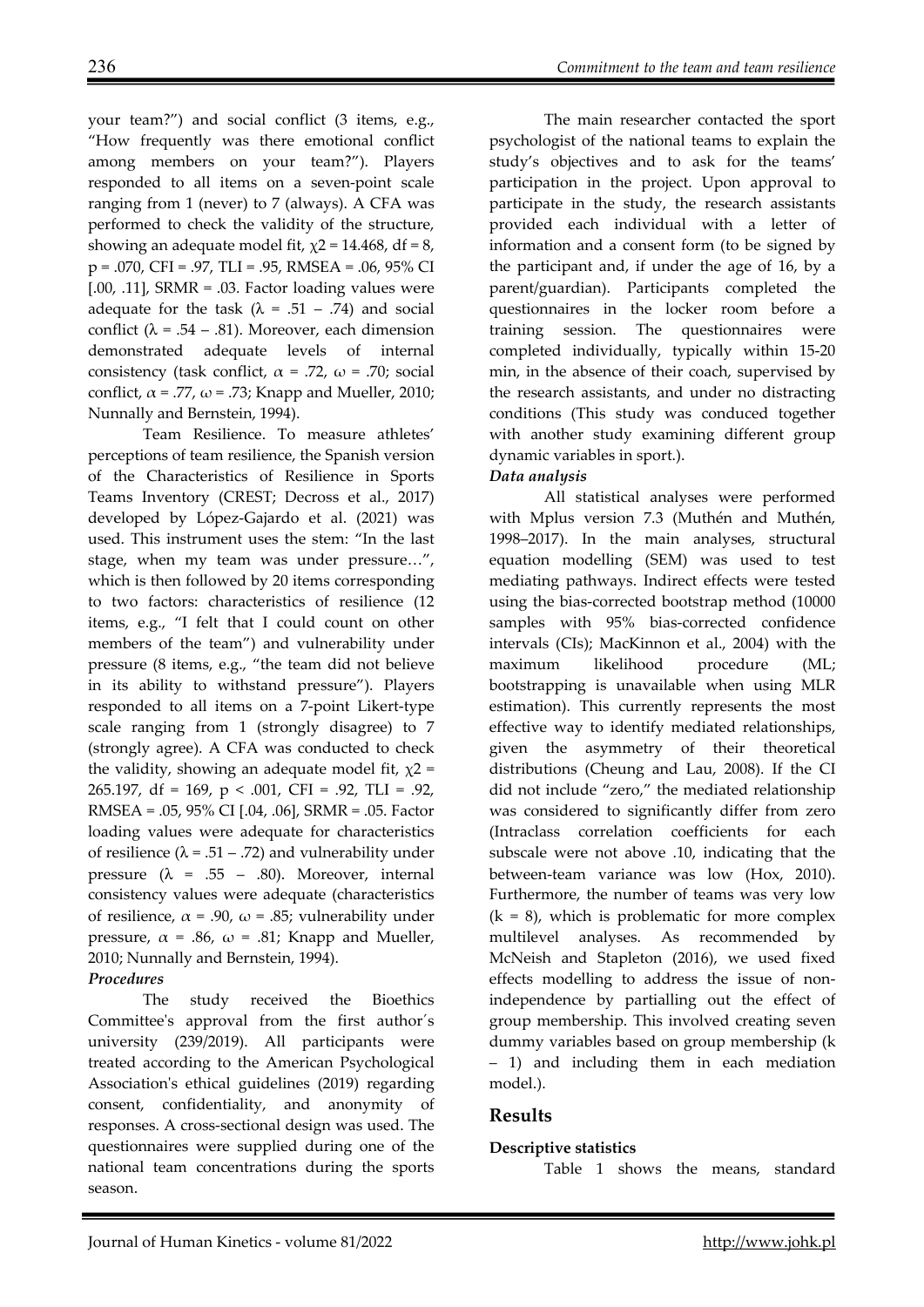deviations, reliability analysis, and correlations of the variables under investigation of all the participants. All scales had acceptable internal consistency ( $\alpha$  > .70 and  $\omega$  > .70; Knapp and Mueller, 2010; Nunnally and Bernstein, 1994) and correlations showed positive relationships between commitment to the team and characteristics of resilience  $(r = .46)$  and negative relationships between commitment to the team and vulnerability under pressure (*r* = -.31) and intra-group conflict factors  $(r = -.24 - .30)$ . Furthermore, intra-group conflict factors were positively correlated with vulnerability under pressure (*r* = .38 −.42) and negatively with the characteristics of resilience  $(r = -.39 - .40)$ .

#### **Main analysis**

SEM was used to examine the relationship between commitment to the team and team resilience, and the mediating role of intra-group conflict in the relationship between commitment to the team and team resilience in four separate models. Commitment to the team was included as an independent variable, two factors of intragroup conflict (task and social conflict) as mediators, and team resilience factors as two dependent variables (characteristics of resilience and vulnerability under pressure). Figure 1 shows the standardized results of the four models. First, the results revealed that commitment to the team showed significant negative relationships with

task (*path a*; β = -.30,  $p$  < .001) and social intragroup conflict (*path a;* β = -.24, *p* < .001). Second, task and social intra-group conflicts were negatively associated with characteristics of resilience (*path b*taskconflict;  $β = -.29, p < .001$ ; *path b*socialconflict*;*  $β = -.30, p < .001$  and positively related to vulnerability under pressure (*path b*taskconflict*;* β = .37, *p* < .001; *path b*socialconflict*;* β = .33, *p* < .001). Third, commitment to the team was positively related to the characteristics of resilience (path c'; β = .37 – .38,  $p \leq .001$ ) and negatively associated to vulnerability under pressure (path c'; β = -.20 – -.23,  $p < .001$ ). Finally, there was a significant indirect effect of task and social intra-group conflict in the relationship between commitment to the team and characteristics of resilience (βtaskconflict = .09, *p* = .006, 95 % CI [.03, .15];  $β_{\text{socialconflict}} = .07$ ,  $p = .035$ ,  $95$  % CI[.01, .14]) and vulnerability under pressure (βtaskconflict = .11, *p* = .004, 95 % CI [-.18, -.04]; βsocialconflict = .08, *p* = .026, 95 % CI [-.15, -.01]). Specifically, the direct positive effect of commitment to the team on the characteristics of resilience increased with the task and social conflicts' negative prediction on the characteristics of resilience. Also, the direct negative effect of commitment to the team on vulnerability under pressure increased with the task and social conflicts' positive prediction of vulnerability under pressure.

|                                       |      | Table 1                                                                                     |              |          |          |                |  |
|---------------------------------------|------|---------------------------------------------------------------------------------------------|--------------|----------|----------|----------------|--|
|                                       |      | Means, standard deviations, and bivariate correlations of the variables under investigation |              |          |          |                |  |
|                                       | M    | SD.                                                                                         | $\mathbf{1}$ | 2        | 3        | $\overline{4}$ |  |
| 1. Commitment to the team             | 4.85 | .32                                                                                         |              |          |          |                |  |
| 2. Task team conflict                 | 2.19 | 1.12                                                                                        | $-.30**$     |          |          |                |  |
| 3. Social team conflict               | 2.06 | 1.04                                                                                        | $-.24**$     | $.75**$  |          |                |  |
| 4. Characteristics of team resilience | 6.11 | .63                                                                                         | $.46^{**}$   | $-.40**$ | $-.39**$ |                |  |
| 5. Vulnerability under pressure       | 2.36 | 1.16                                                                                        | $-.31$ **    | $.42**$  | $.38**$  | $-0.59**$      |  |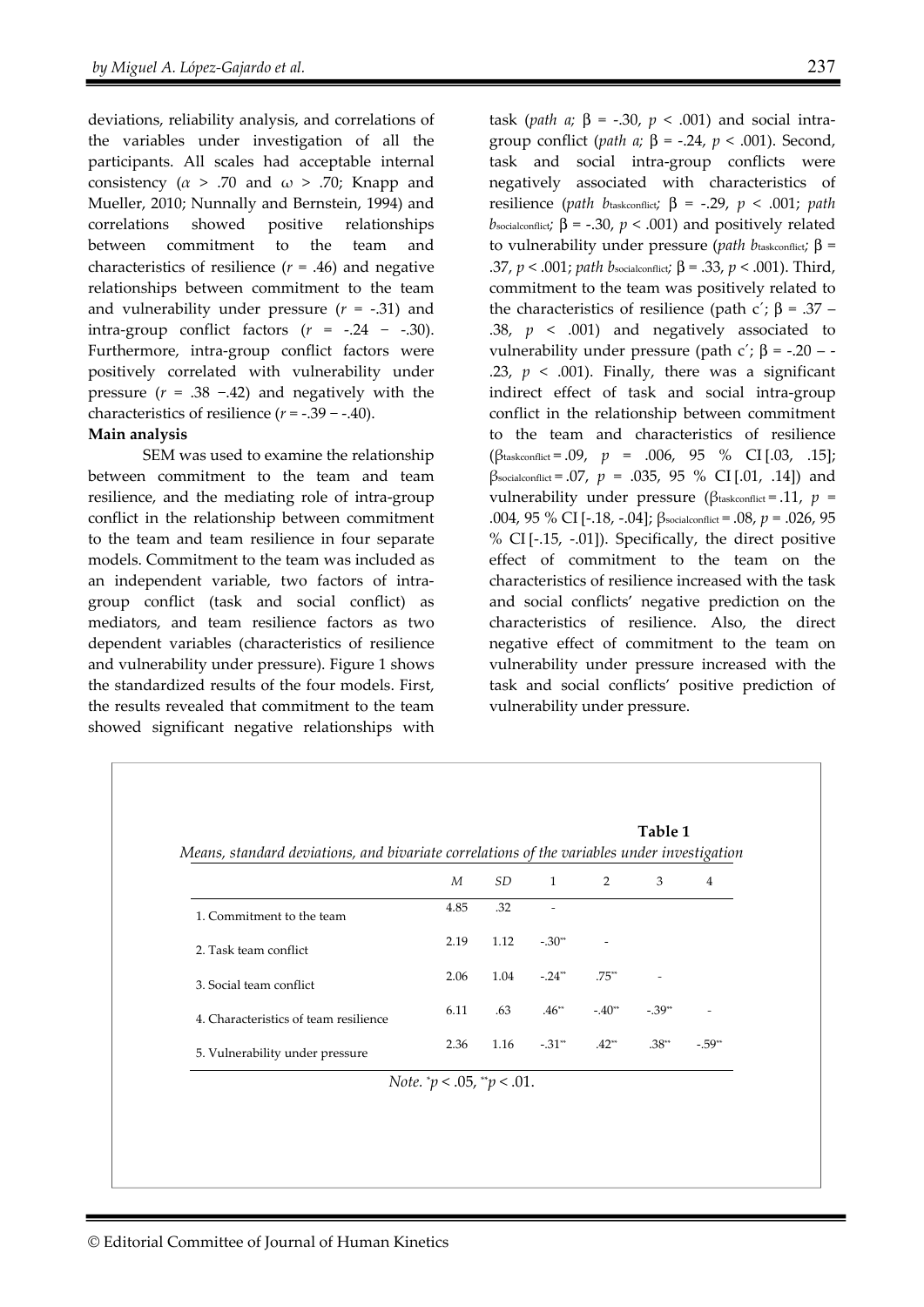

#### **Figure 1**

*The mediating (indirect) effects of team conflict in the relationship between commitment to the team and team resilience* 

*Note. \*p* < .05, *\*p* < .01, *\*\*p* < .001; a = a direct path from the independent variable to the mediator;  $b = a$  direct path from the mediator to the independent variable;  $c' = a$  direct path from the independent variable to the independent variable; ab = an indirect effect path from the independent variable to the independent variable;  $c = a$  total effect path from the independent variable to the independent variable.

#### **Discussion**

The present investigation had a dual objective: a) to analyze how commitment to the team was associated with team resilience in team sports, and b) to examine whether intra-group conflicts

could mediate this relationship. In general, the results of this study were consistent with the theoretical postulates established by Morgan et al. (2013) and supported all of the hypotheses presented in this study. Specifically, higher levels of commitment to the team were associated with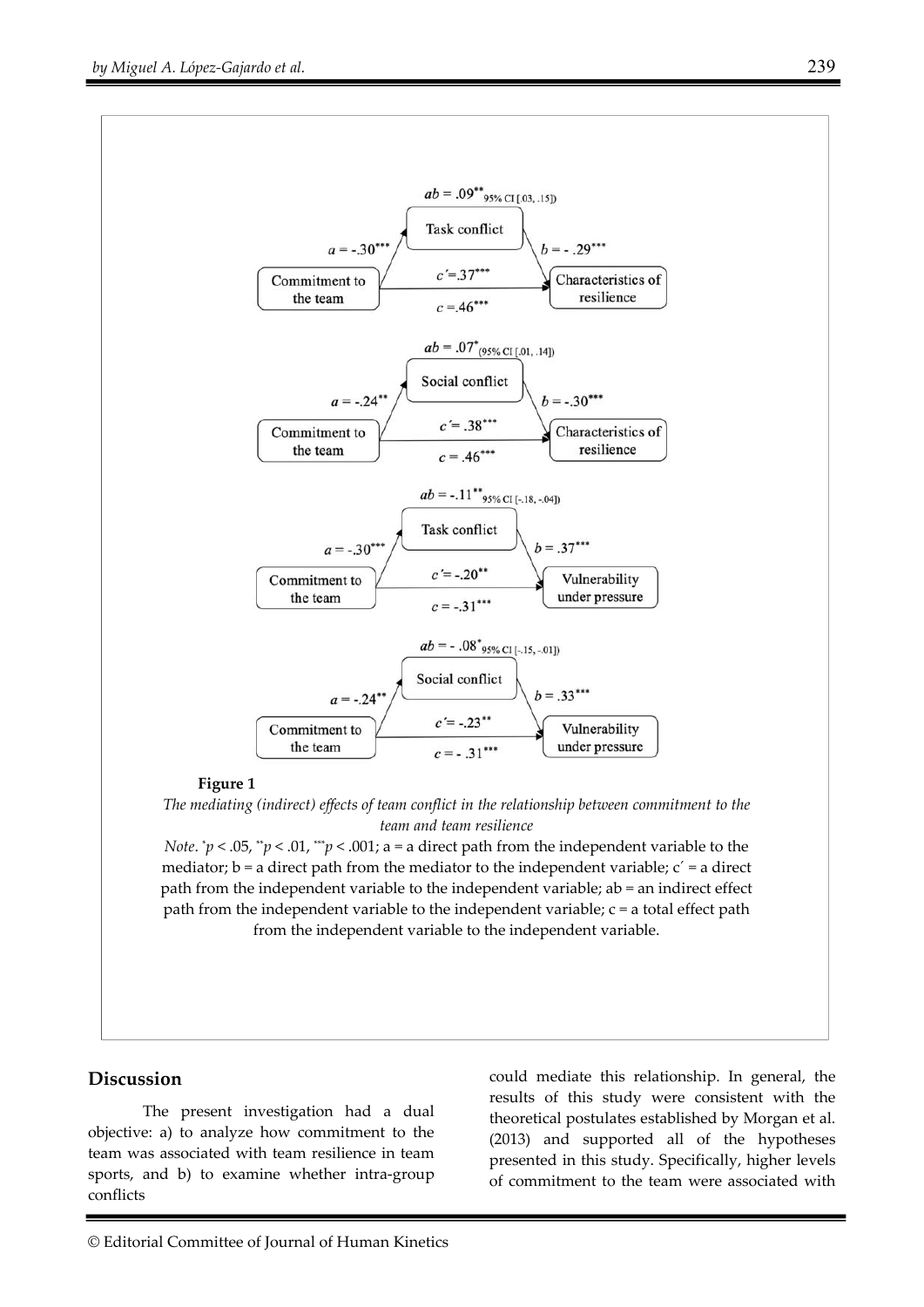higher perceptions of team resilience. At the same time, when players perceived less task and social intra-group conflicts, team resilience's values were higher.

Analyzing each hypothesis step by step, *Hypothesis 1* postulated that commitment to the team would be positively related to the characteristics of resilience, the positive factor of team resilience, and negatively to vulnerability under pressure, the negative factor of team resilience. The results supported this hypothesis*,*  showing a positive correlation between commitment and the characteristics of the team resilience factor. Also, the correlation between the variable of commitment to the team and the negative factor of resilience, vulnerability under pressure, was negative. In team sports, there are clear indicators which show this positive association between commitment to the team and team resilience. In fact, this result confirms the theory about the characteristics and factors of team resilience elaborated by Morgan et al. (2013). Therefore, the importance attached to players' commitment when coping with stressful situations and thus, achieving higher resilience levels is remarkable (Zurita-Ortega et al., 2018). In other words, commitment to the team and team resilience are two fundamental aspects which must be developed correctly to achieve success (Holt and Dunn, 2004). Therefore, to increase team resilience when difficult situations emerge during competitions, commitment to the team should be promoted in all players so that they continue working in practice sessions and matches to achieve team goals during the season (Morgan et al., 2019).

*Hypothesis 2* stated that the intra-group conflict would mediate the relationship between commitment to the team and team resilience. Firstly, the results showed that commitment to the team was negatively related with the task and social intra-group conflict. These results coincide with the findings of previous research in the organizational context (Bailey, 2000; Lee et al., 2018). Secondly, the results also showed that the task and social intra-group conflict were negatively associated to characteristics of resilience and positively to vulnerability under pressure. This finding coincides with previous investigations, showing that fewer conflicts promote higher levels of characteristics of resilience, or vice versa (Decroos et al., 2017; López- Gajardo et al., 2020). Thirdly, the association betwenn commitment to the team and characteristics of resilience and vulnerability under pressure increased via task and social intragroup conflicts. Therefore, players who perceived higher levels of commitment to the team, and also, lower task and social intra-group conflicts within the teams, showed higher levels of characteristics of resilience in the groups. Also, players who perceived lower levels of commitment to the team perceived higher conflicts in the team, which helped explain the higher levels of vulnerability under pressure. Therefore, it seems that intra-group conflict acts as a mediator between the players' commitment and their ability to cope with adversities in team sports, supporting *Hypothesis 2* of the study.

# **Theoretical and practical implications**

 This work contributes to the current body of knowledge which supports the team resilience construct. In fact, it brings new knowledge and solid evidence of the framework to examine characteristics of team resilient in sports teams, previously formulated by Morgan et al. (2013). Accordingly, recommendations or proposals are drawn from the above conclusions to put them into practice in a real context of play. For example, thanks to this research, we might have observed some antecedents related to team resilience. Therefore, to increase team resilience, we recommend the technical bodies and sports psychologists to encourage commitment to the team in all the players. In addition, another key recommendation for the professionals of this sport is to pay special attention to the problems which can emerge within the group, to reduce the number of group conflicts and therefore, increase the team's ability to overcome adversities during competition. In general, the protective origin of team resilience should help teams use this characteristic as a defense against adverse circumstances, and help players use these circumstances as opportunities to develop and optimize the team's collective functioning (Morgan et al., 2013).

# **Conclusions, limitations and future research**

The results show that to have a resilient team that copes with problems more easily, players' commitment to the team is essential. In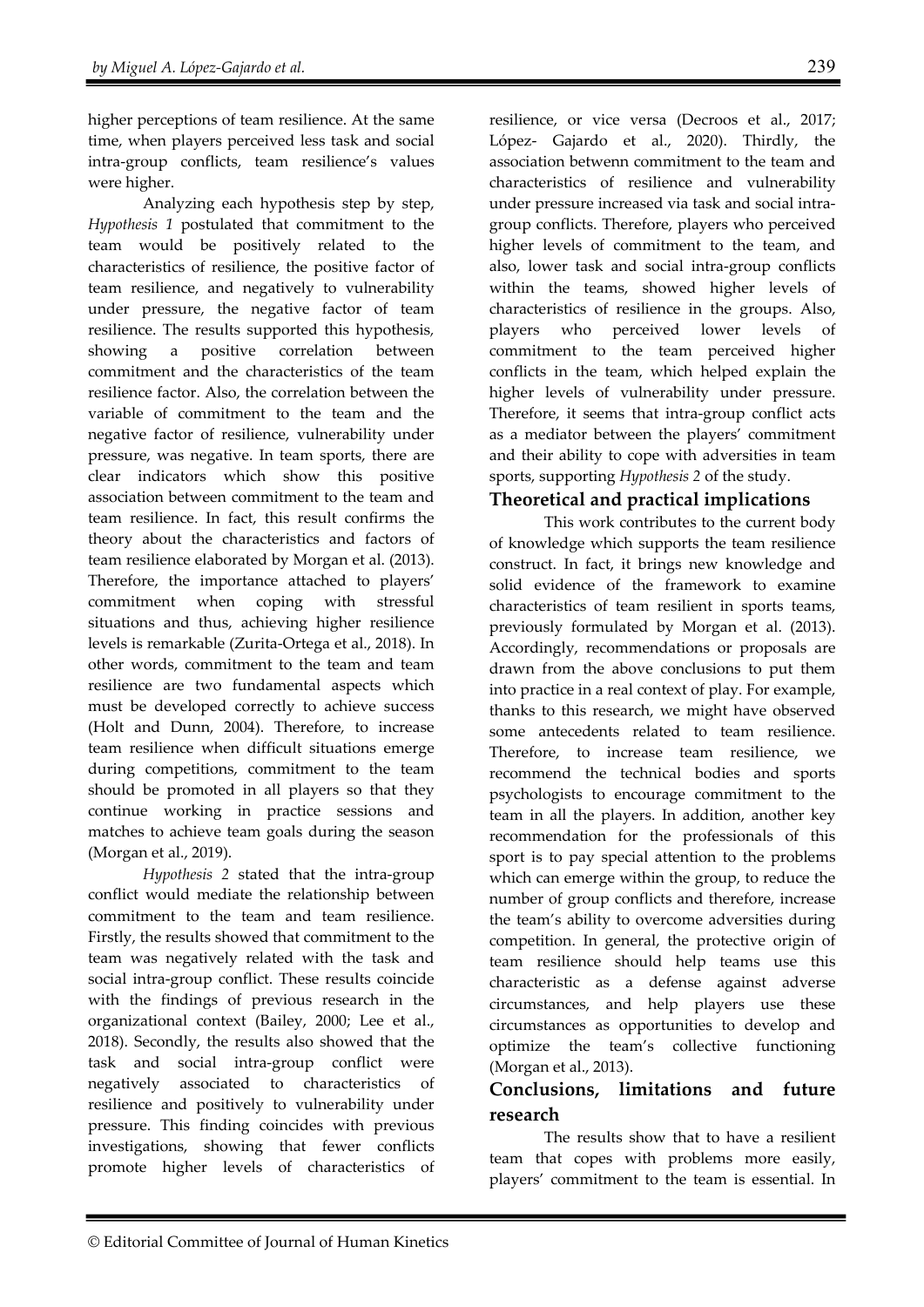turn, intra-group conflicts (task and social) can also be decisive for team resilience, as problems in team sports can make it difficult to overcome adversities and they increase vulnerability under pressure even when the players' commitment to the team is high.

Despite the study's contribution to the knowledge of team resilience, it is important to acknowledge some of the limitations of this study. First, as we used a cross-sectional design, we cannot make causal conclusions nor test fluctuations in the variables at other times of the season. However, this study was carried out with national teams of several countries that are difficult to access and can offer results in contexts associated with performance that have not been extensively analyzed. Likewise, for future studies, we recommend integrating longitudinal studies to be able to analyze the possible relationships with other interesting group variables in social investigation. Similarly, one could examine how team resilience fluctuates during a season. Therefore, keeping in mind the conceptual framework elaborated by Morgan et al. (2013), future studies should attempt to demonstrate the relationship between other variables and help explain team resilience more exhaustively.

The second limitation is the number of participants, as in the present study, the sample was small and all participants were male soccer players from national teams. Therefore, these

findings do not allow considering the nesting of participants in their groups and performing a multilevel analysis, or a generalization to female soccer, to other sports, or other contexts (university, recreational, or club teams). In this case, we recommend obtaining a larger sample to perform a multilevel analysis. Previously, Morgan et al. (2015) indicated that to increase knowledge of team resilience, it must be "operationalized and evaluated differently at different levels of analysis". Also, for future works, it would be interesting to analyze team resilience variables associated with other team sports or other competitive levels, in both genders, to better generalize the results obtained.

On the other hand, for future studies, it would be useful to perform different interventions on team resilience in different contexts, to understand how sports teams function in various environmental factors and with different athletes. In fact, much more information is needed about the sociocultural influences of resilience to better understand this construct (Fletcher and Sarkar, 2013; Sarkar and Fletcher, 2014). In this sense, it would also be useful to explore team resilience taking into account individual characteristics, contextual aspects, and the structure it presents (Morgan et al., 2017).

## **Acknowledgements:**

This work was supported by the European Regional Development Fund and, also by FSE, Government of Extremadura (Counsel of Economy and Infrastructure) [grant numbers GR18102, TA18027 and PO17012] and Government of Spain (Ministry of Education, Culture and Sports) [grant numbers FPU17/03489

#### **References**

- American Psychological Association. (2019). *Publication Manual of the American Psychological Association* (7th ed.). American Psychological Association.
- Bailey, B. (2000). Communicative behavior and conflict between African-American customers and Korean immigrant retailers in Los Angeles. *Discourse and Society*, *11*, 86–108. https://doi.org/10.1177/0957926500011001004
- Barki, H., & Hartwick, J. (2004). Conceptualizing the construct of interpersonal conflict. *International Journal of Conflict Management*, *15*, 216–244. https://doi.org/10.1108/eb022913
- Bentler, P. M., & Bonett, D. G. (1980). Significance tests and goodness of fit in the analysis of covariance structures. *Psychological Bulletin*, *88*(3), 588–606. https://doi.org/10.1037/0033-2909.88.3.588

Bishop, J. W., Scott, K. D., & Burroughs, S. M. (2000). Support, commitment, and employee outcomes in a team environment. *Journal of Management*, *26*, 1113–1132. https://doi.org/10.1177/014920630002600603

Cheung, G. W., & Lau, R. S. (2008). Testing mediation and suppression effects of latent variables: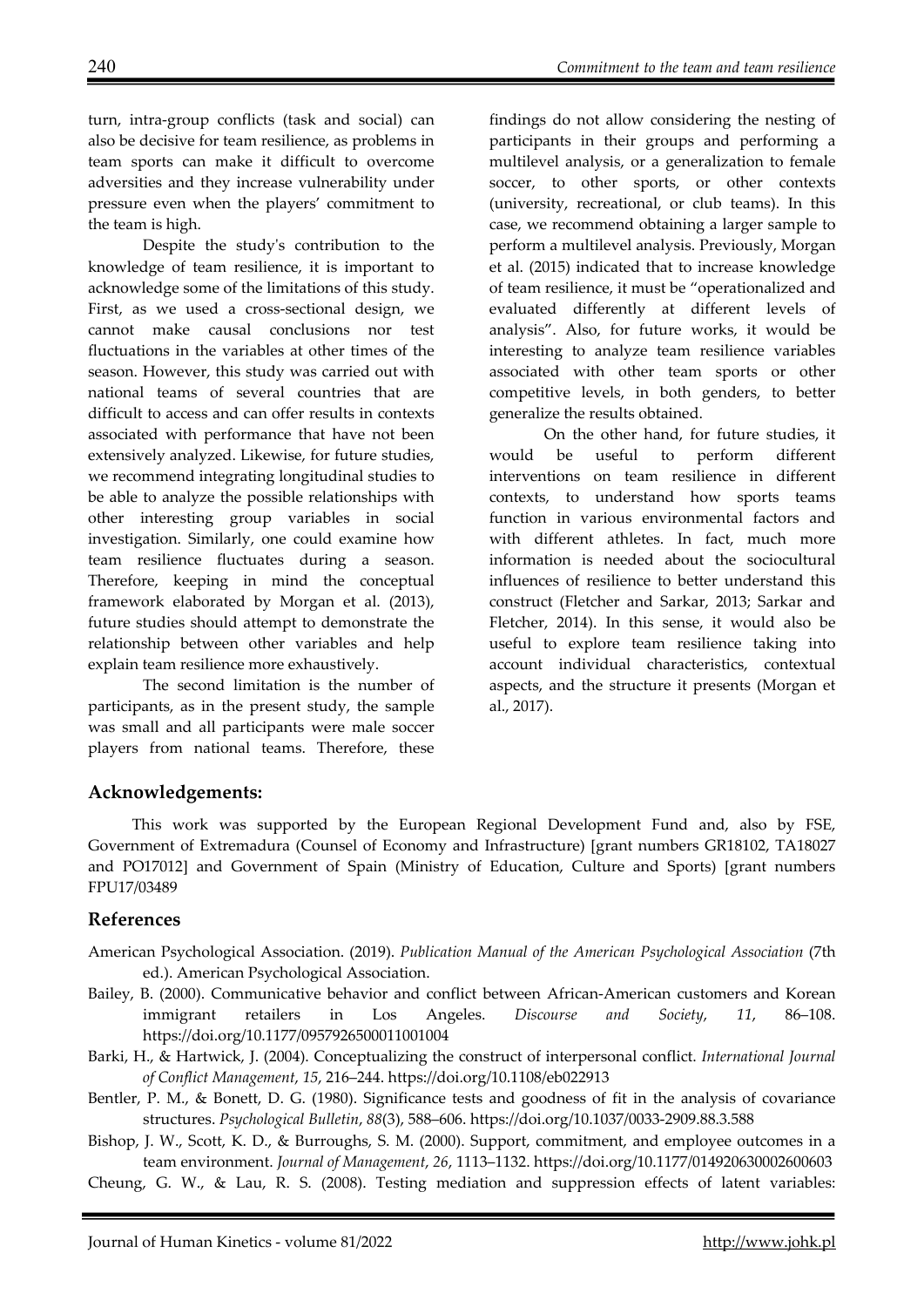Bootstrapping with structural equation models. *Organizational Research Methods*, *11*, 296–325. https://doi.org/10.1177/1094428107300343

- Decroos, S., Lines, R. L. J., Morgan, P. B. C., Fletcher, D., Sarkar, M., Fransen, K., Boen, F., & Broek, G. Vande. (2017). Development and validation of the Characteristics of Resilience in Sports Teams Inventory. *Sport, Exercise, and Performance Psychology*, *6*, 158–178. https://doi.org/10.1037/spy0000089
- Dimmock, J. A., Grove, J. R., & Eklund, R. C. (2005). Reconceptualizing team identification: New dimensions and their relationship to intergroup bias. *Group Dynamics: Theory, Research, and Practice*, *9*, 75–86. https://doi.org/10.1037/1089-2699.9.2.75
- Fletcher, D., Hanton, S., Mellalieu, S. D., & Neil, R. (2012). A conceptual framework of organizational stressors in sport performers. *Scandinavian Journal of Medicine and Science in Sports*, *22*, 545–557. https://doi.org/10.1111/j.1600-0838.2010.01242.x
- Fletcher, D., & Sarkar, M. (2013). Psychological resilience: A review and critique of definitions, concepts, and theory. *European psychologist*, *18*, 12–23. https://doi.org/10.1027/1016-9040/a000124
- Glantz, M. D., & Sloboda, Z. (2002). Analysis and reconceptualization of resilience. In M. D. Glantz & J. L. Johnson (Eds.), *Resilience and development* (pp. 109–126). Springer.
- Gorgulu, R., Senel, E., Adilogulları, İ. y Yildiz, M. (2018). An adaptation study of measurement properties for the Characteristics of Resilience in Sports Team Inventory. *Education Sciences*, *8*, 139–153. https://doi.org/10.3390/educsci8030139

Schumacher, R. E., & Lomax, R. G. (1996). *A guide to structural equations modeling*. Erl-baum.

- Holt, N. L., & Dunn, J. G. H. (2004). Toward a grounded theory of the psychosocial competencies and environmental conditions associated with soccer success. *Journal of Applied Sport Psychology*, *16*, 199– 219. https://doi.org/10.1080/10413200490437949
- Hox, J. J. (2010). *Multilevel analysis: Techniques and applications* (2nd ed.). Routledge.
- Hu, L., & Bentler, P. M. (1999). Cutoff criteria for fit indexes in covariance structure analysis: Conventional criteria versus new alternatives. *Structural Equation Modeling: A Multidisciplinary Journal*, *6*(1), 1–55. https://doi.org/10.1080/10705519909540118
- Klein, H. J., Cooper, J. T., Molloy, J. C., & Swanson, J. A. (2014). The assessment of commitment: Advantages of a unidimensional, target-free approach. *Journal of Applied Psychology*, *99*, 222–238. https://doi.org/10.1037/a0034751
- Knapp, T. R., & Mueller, R. O. (2010). Reliability and validity of instruments. In G. R. Hancock & R. O. Mueller (Eds.), *The reviewer's guide to quantitative methods in the social sciences* (pp. 337–342). Routledge.
- Lee, S., Kwon, S., Shin, S. J., Kim, M. S., & Park, I. J. (2018). How team-level and individual-level conflict influences team commitment: A multilevel investigation. *Frontiers in Psychology*, *8*, 2365. https://doi.org/10.3389/fpsyg.2017.02365
- Leo, F. M., González-Ponce, I., Sánchez-Miguel, P. A., Ivarsson, A., & García-Calvo, T. (2015). Role ambiguity, role conflict, team conflict, cohesion and collective efficacy in sport teams: A multilevel analysis. *Psychology of Sport and Exercise*, *20*, 60–66. https://doi.org/10.1016/J.PSYCHSPORT.2015.04.009
- López-Gajardo, M.A., González-Ponce, I., García-Calvo, T. Ponce-Bordón, J.C., & Leo, F.M. (2021). Adaptation and validation in Spanish of the Characteristics of Resilience in Sports Teams Inventory in different cultures. *Journal of Sport Psychology*, *30*, 256–265.
- Luthar, S. S., Cicchetti, D., & Becker, B. (2000). The construct of resilience: A critical evaluation and guidelines for future work. *Child Development*, *71*, 543–562. https://doi.org/10.1111/1467-8624.00164
- Lynn, M. R. (1986). Determination and quantification of content validity. *Nursing Research*, *35*(6), 382–386. https://doi.org/10.1097/00006199-198611000-00017
- MacKinnon, D. P., Lockwood, C. M., & Williams, J. (2004). Confidence limits for the indirect effect: Distribution of the product and resampling methods. *Multivariate Behavioral Research*, *39*, 99–128. https://doi.org/10.1207/s15327906mbr3901\_4
- McNeish, D., & Stapleton, L. M. (2016). Modeling clustered data with very few clusters. *Multivariate Behavioral Research*, *51*, 495–518. https://doi.org/10.1080/00273171.2016.1167008
- Meneghel, I., Martínez, I. M. and Salanova, M. (2016). Job-related antecedents of team resilience and improved team performance. *Personnel Review*, *45*, 505–522. https://doi.org/10.1108/PR-04-2014-0094